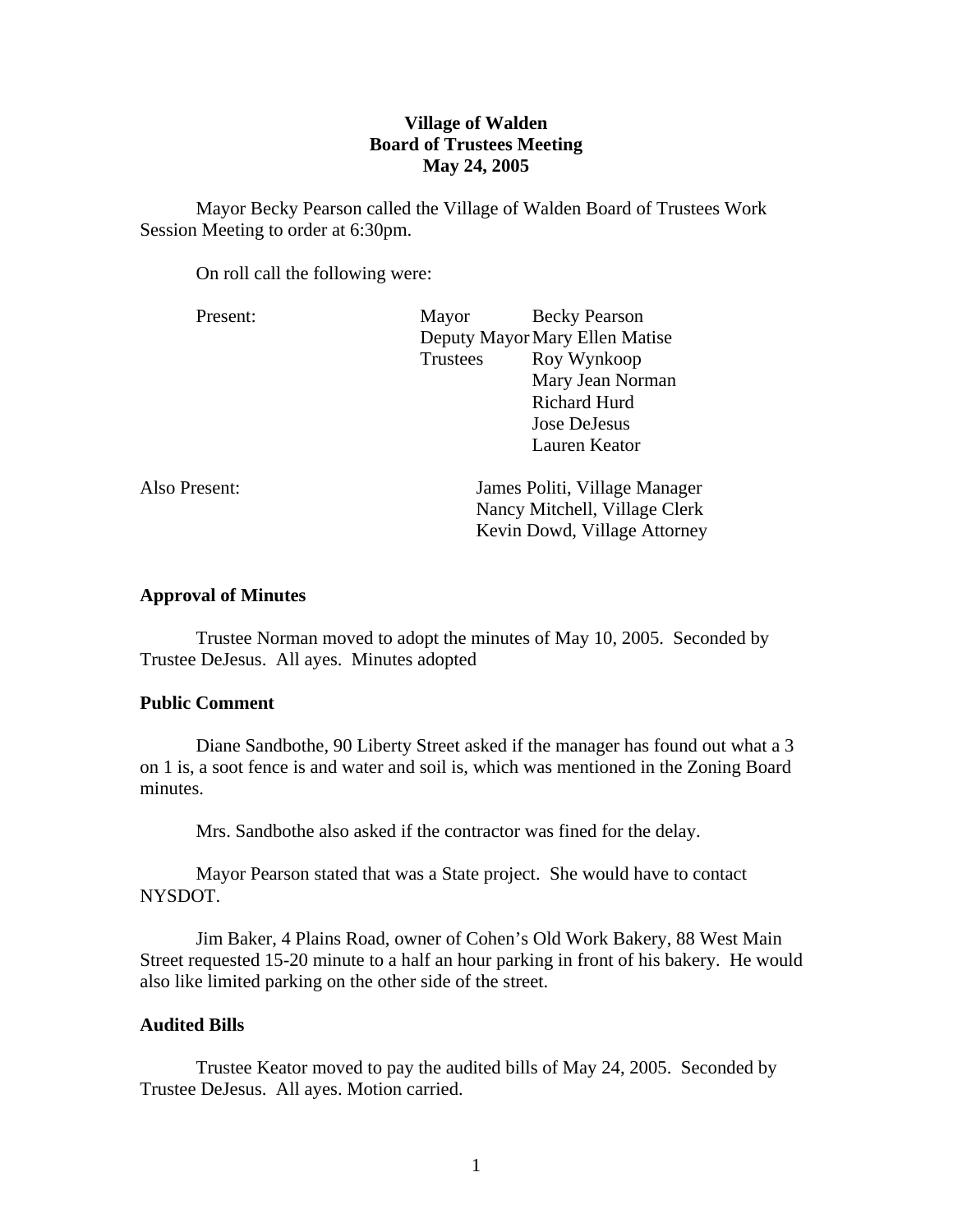#### **Subordination Agreement-15 Woodruff Street**

Trustee DeJesus moved to approve the subordination agreement for 15 Woodruff Street. Seconded by Deputy Mayor Matise.

#### **Gatehouse Place Road Dedication**

Manager Politi indicated that everything is in place and there is a letter of credit for a maintenance bond. All fees are paid and the pump station is in good working order.

Trustee Wynkoop moved to accept Gatehouse Place road dedication. Seconded by Trustee Hurd. All ayes. Motion carried.

### **Sidewalk Sale Request**

Robert Segal is requesting permission to hold a sidewalk sale on May 28, 29, June 4,5,11,12,18,19,July 2,3,9,10,16,17,23,24,30,August 6,7,13,14,20,21,27,28 at R & R, 61- 63 Main Street. The sale will be held on the sidewalk up against the building.

 After lengthy discussion Trustee Wynkoop moved to allow a sidewalk sale on May 28 and 29 at 61-63 Main Street contingent upon a certificate of insurance, naming the Village of Walden as additional insured be received and that there is proper clearance. Seconded by Deputy Mayor Matise. All ayes. Motion carried.

#### **Resolution 23-04-05 Budget Amendment**

Trustee Hurd moved to adopt Resolution No. 23-04-05, Budget Amendment, (attached). Seconded by Trustee Wynkoop. All ayes. Resolution adopted.

#### **Resolution 22-04-05 Budget Amendment**

Trustee DeJesus moved to adopt Resolution No. 22-04-05, Budget Amendment, (attached). Seconded by Trustee Norman. All ayes. Resolution adopted.

#### **Parking On Main Street**

Mayor Pearson handed out a copy of the present parking ticket so the Board could see what the Village already has. She also read a letter from Mike and Darlene Ciardullo requesting the Village add West Main Street to the law books and enforce the parking restrictions. She also read a memo from Stan Plato, Planning Board Chairman concerning parking within the Business District, (downtown core).

 It was the consensus of the Board to have the Village Manager contact the Board of Education and Dr. Hooley advising them of the parking regulations and stipulate that by Labor Day weekend the teachers will be ticketed if they are not in their newly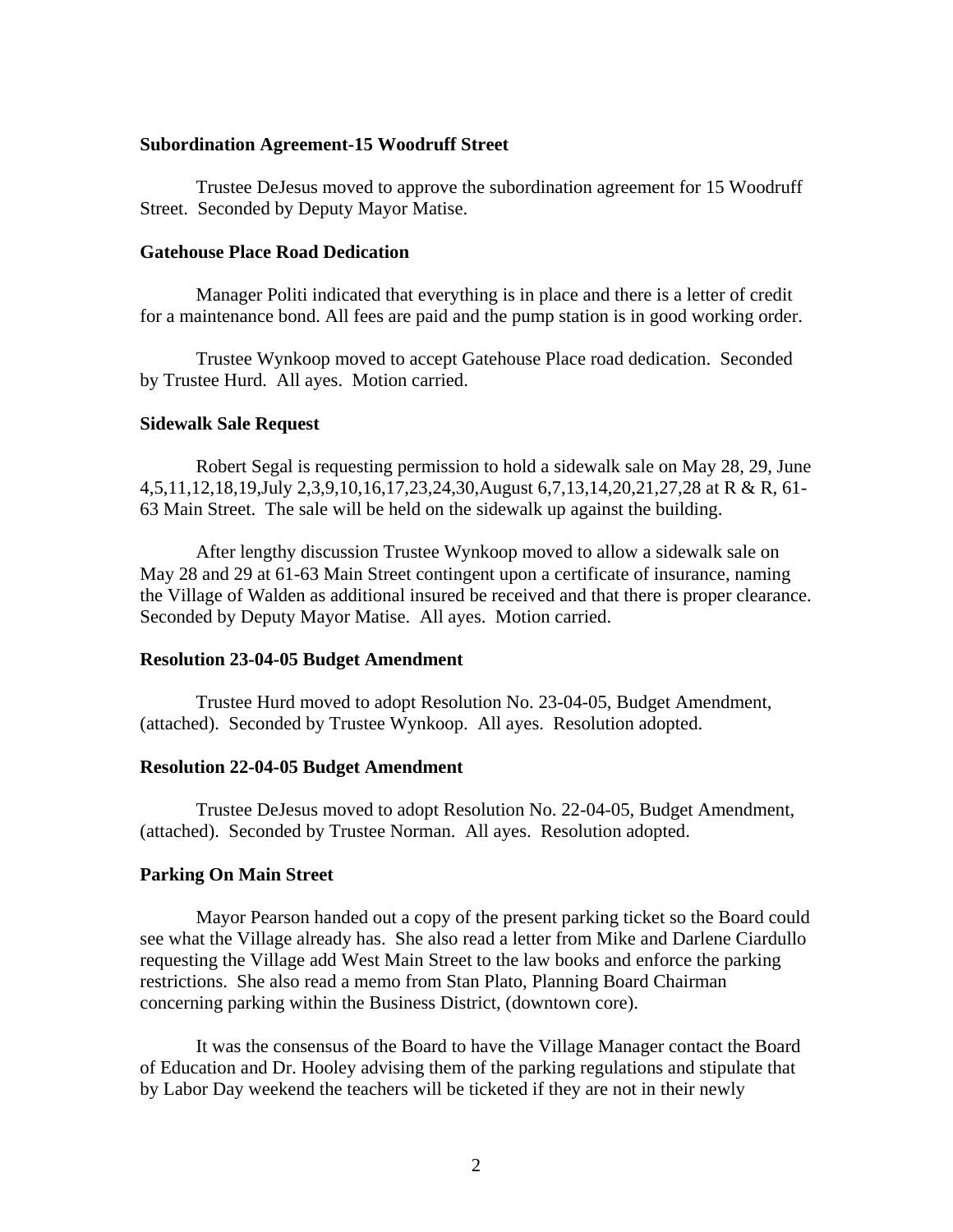acquired parking lot; the Manager will have a report on Grant Street parking and speak to Lillo to see what his request is and to draft a local law for two hour parking on West Main Street; one half hour parking space on each side of West Main Street for the bakery; loading zone during business hours for Ciardullo Printing; and a handicapped parking space for Dr. Guneratne. This would be for a six month trial basis.

#### **Stormwater Management & Erosion and Sediment Control**

Deputy Mayor Matise presented the Board with a copy of the Town's local law on Stormwater Management and Erosion and Sediment and asked that the Board refer this to the Village Attorney to modify it for the Village's use.

Manager Politi suggested they discuss this at the joint board meeting.

#### **Town Supervisor's Police Discussion**

Correspondence was received from the Town Supervisor and Council Members asking if the Village was interested in town wide police force consolidation and/or intermunicipal cooperation of police services.

After a brief discussion the Board indicated that they were not interested in town wide police force consolidation.

### **Set Date for Joint Board Meeting**

A joint board meeting was scheduled for June  $8<sup>th</sup>$ , 2005 at 7:00pm.

#### **Olley Park Water Treatment**

Patricia Henaghen addressed the Board in regard to the water treatment and aquatic plants at Olley Park.

 Trustee DeJesus suggested this be turned over to the Village Manager to investigate for next year.

 Mr. Howland explained that it's the Department of Health that gives him the regulations as far as the bathing beach. DEC regulates the water treatment.

## **Protect Wetlands Bill Support**

Deputy Mayor Matise gave this information to the Board at the last meeting. It is a bill to support wetlands protection.

 Mr. Dowd explained that most of smaller wetlands are controlled by the Army Corp of Engineers.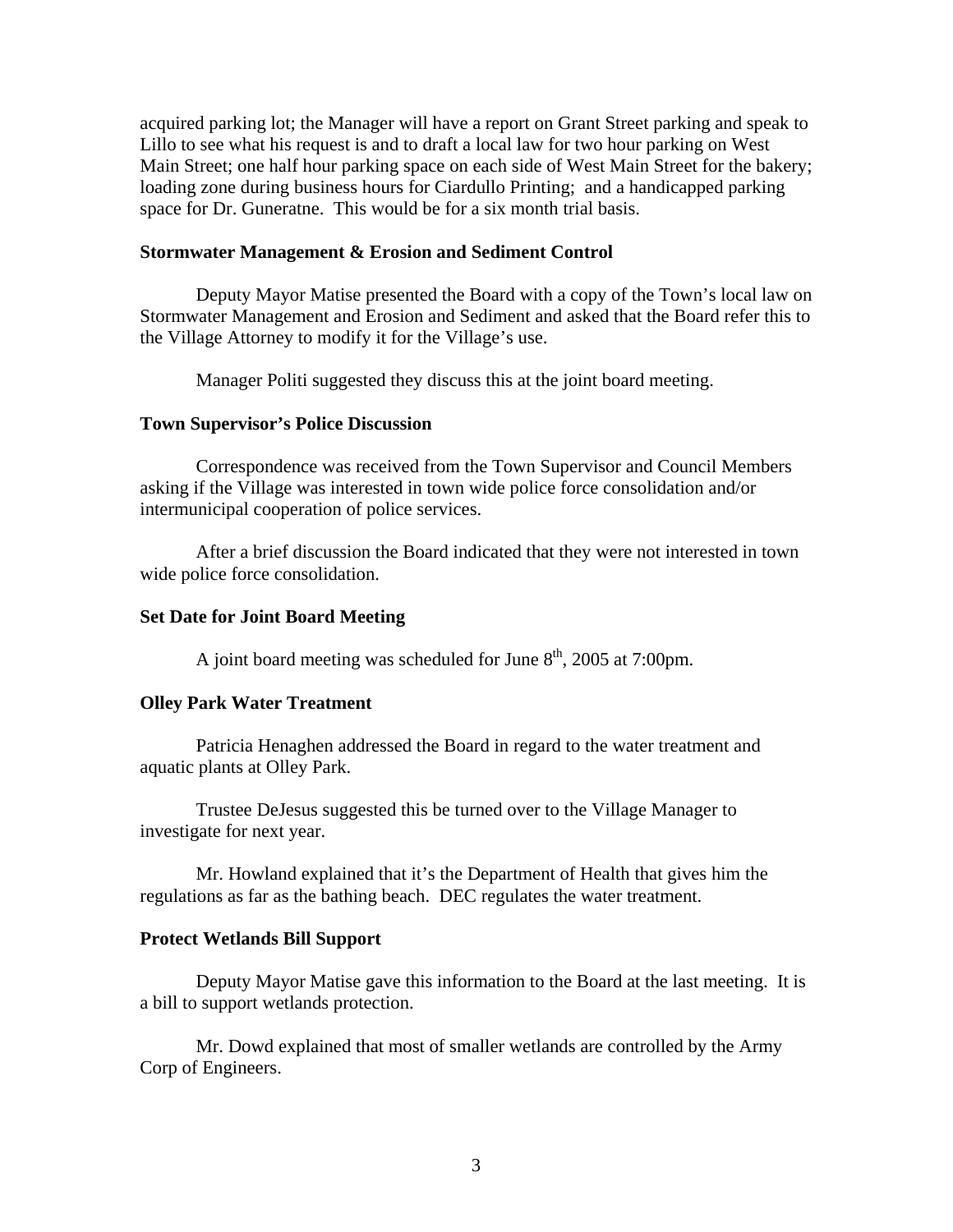It was the consensus of the Board not to write a letter in support of this bill.

# **Public Comment – Discussion Items**

 John Traken, Town of Montgomery stated that he attended a seminar with the Town Supervisor on MS-4 Storm Water Management and it was very helpful.

 Ann Ilkiew stated that in regard to the parking the way the curbs are constructed a lot of people have had their tires slashed. The curbs should be rounded.

 David Sperry, 12 Overlook Terrace stated that there is really a problem with parking. The six month period might be a little too long. As far as the joint board meeting it's long over due. The town police department was discussed years ago and the only reason they are coming to the Village is to defer costs. They should pay for their own police department.

 Mike Lynch commented on the town police department. The Village of Walden is the only one with a real police department and we should be proud of that. He also commented on the algae at the park.

 John Sakass stated that as far as the town wide police department, the board members are pushing to have a town police department that will serve everybody in the town.

#### **Committee Reports**

Deputy Mayor Matise gave her report on the Town Board meeting of May  $5<sup>th</sup>$ .

Trustee Norman reported on the Parks and Recreation Advisory meeting.

## **Village Manager's Report**

Manager Politi stated that the departmental reports are in the Board's packet. There is a letter from the Historical Society thanking the Village for letting them use the assembly hall for History Day. The efforts on Yale Drive were appreciated. He also gave the Board a copy of the letter going out to residents regarding the meter replacement.

 Mayor Pearson asked that when the lines are drawn on the streets for Walden Day that a marker that washes away is used.

#### **Board Comments**

Trustee Hurd indicated that he is worried about the Rail Trail being in danger. They need \$300,000 to get it complete.

Manager Politi stated that they are investigating the cost of the Rail Trail.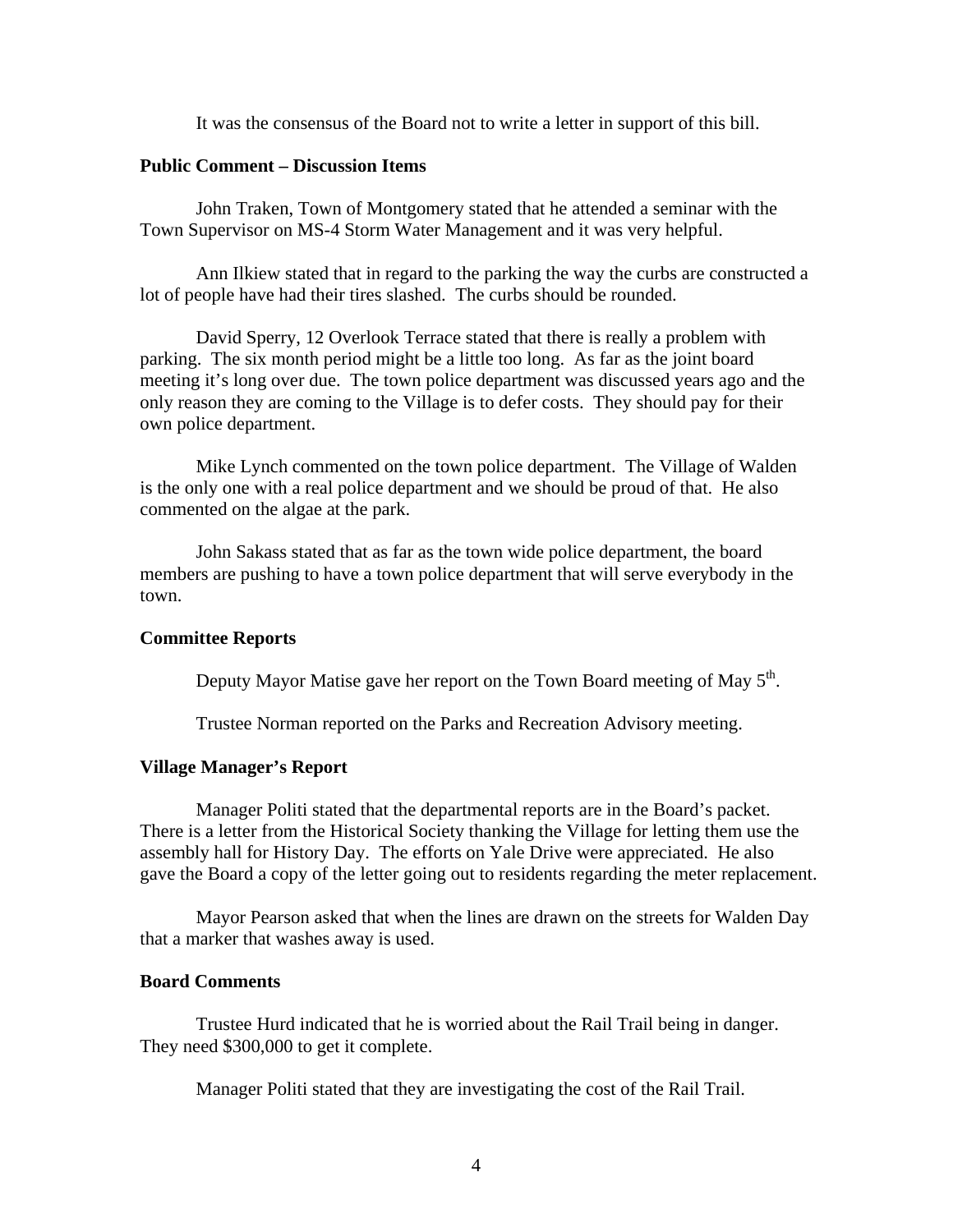Trustee Hurd asked about the Master Plan.

Manager Politi indicated that Mr. Sorensen has started the SEQRA process.

 Trustee Keator stated that in the back of Works on Main Street there is a question about access to the fire escape. Also, the garbage dumpster behind there they are throwing garbage from the roof to the dumpster and it's landing on the ground. There is a house in between Richardson Street and the next street where the house on the left there is a set of stairs that approaches a pool and there's no railings.

Manager Politi indicated that they have been cited.

 Trustee Keator stated that there's been a lot of teens hanging out at the dead end section of Rifton Place. She and her neighbors have been talking about a neighborhood watch. She is concerned with the unoccupied house across the street. She requested a street light. With this area becoming a park area they will need a light there.

 Trustee DeJesus asked about the Mr. Arguwal's building on W. Main Street that is not boarded.

Trustee Keator stated that she doesn't like the color of Dominick's restaurant.

 Deputy Mayor Matise stated that Robert Freeman, Committee on Open Government will be at the Times Herald Record in Middletown on Tuesday, June  $6<sup>th</sup>$ , 7pm. She would like the Board to send Tony Marengeolo a certificate for his time on the Planning Board.

Trustee Norman stated that she is happy that the new bridge is open.

 Mayor Pearson thanked everyone who participated in the Soap Box Derby. She asked who does the hanging baskets of flowers and are they going down Main Street.

 Manager Politi stated that Winum's do the baskets and they will expand onto Main Street.

 Mayor Pearson asked about the logs in the handicapped parking area and the poison ivy.

 Manager Politi stated that the logs are there, the fence is there and the poison ivy will be taken care of the end of the week.

 Mayor Pearson indicated that everyone is invited to the DARE graduation on Friday. She asked about the state crosswalks.

Manager Politi stated that he just got the applications.